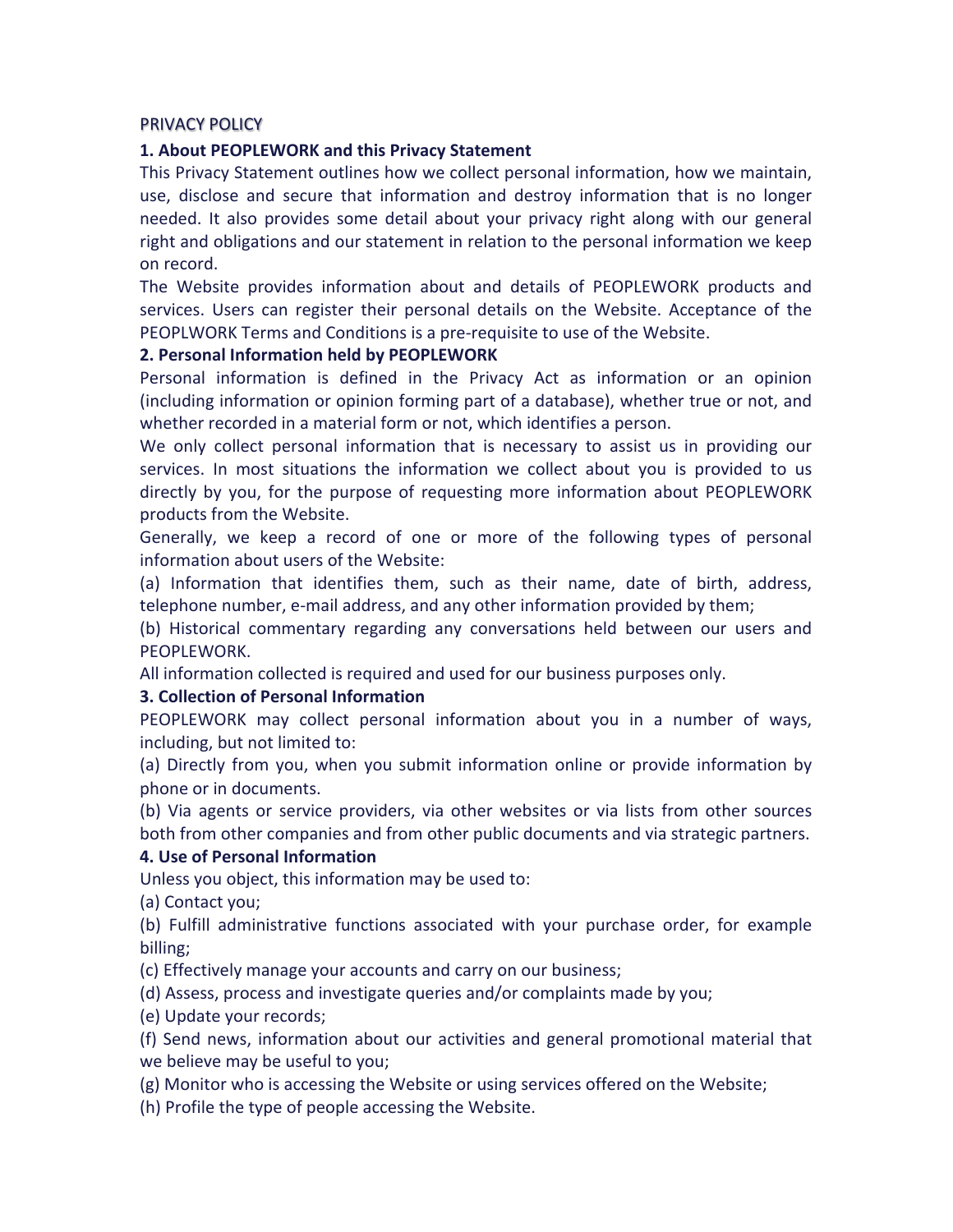If you do not wish to have your personal information used in this manner or for any other specific purpose you can e-mail us accordingly.

# **5. Opt-Out**

We take reasonable steps to protect all personal information we collect or hold about our users from misuse and loss, and from unauthorised access, modification and disclosure to the best of our ability. We have physical, electronic and procedural safeguards to protect your information that is held by us, and this includes among other things, preventing users from accessing information they have no need to access, by employing industry standard techniques such as firewalls, virus scanning tools and encryption; by using secure networks when transmitting electronic data.

We utilise "cookies" which enable us to monitor traffic patterns and to serve you more efficiently if you revisit the site. A cookie does not identify you personally but it does identify your computer. You can set your browser to notify you when you receive a cookie and this will provide you with an opportunity to either accept or reject it in each instance.

We will not sell or otherwise provide your personal information to a third party, or make any other use of your personal information, for any purpose which is not incidental to your use of this Website. For the removal of doubt, personal information will not be used for any purpose, which a reasonable person in your position would not expect.

PEOPLEWORK uses secure methods to destroy or de-identify any personal information as soon as the law permits, provided the information is no longer needed by us for any purpose.

# **6. Rights to Disclose Personal Information**

We may need to disclose personal information to various organisations and/or parties (information technology services providers, marketing service providers, market research agents, business partners and affiliate companies of PEOPLEWORK from time to time to help us to provide and market our goods and services to you.

For all other purposes, your consent is generally required prior to disclosure of personal information, however we may still use or disclose that information if:

(a) we subsequently notify you of the intended use or disclosure and you do not object to that use or disclosure;

(b) we believe that the use or disclosure is reasonably necessary to assist a law enforcement agency or an agency responsible for government or public security in the performance of their functions;

(c) we are required by law to disclose the information.

We will preserve the content of any e-mail you send us if we believe we have the legal requirement to do so.

We may monitor your e-mail message content for trouble-shooting or maintenance purposes or if any form of e-mail abuse is suspected.

Personal information that we collect may be aggregated for analysis but in such circumstances we would ensure that individuals remain anonymous.

If you request us not to use personal information in a particular manner or at all, we will adopt all reasonable measures to observe your request.